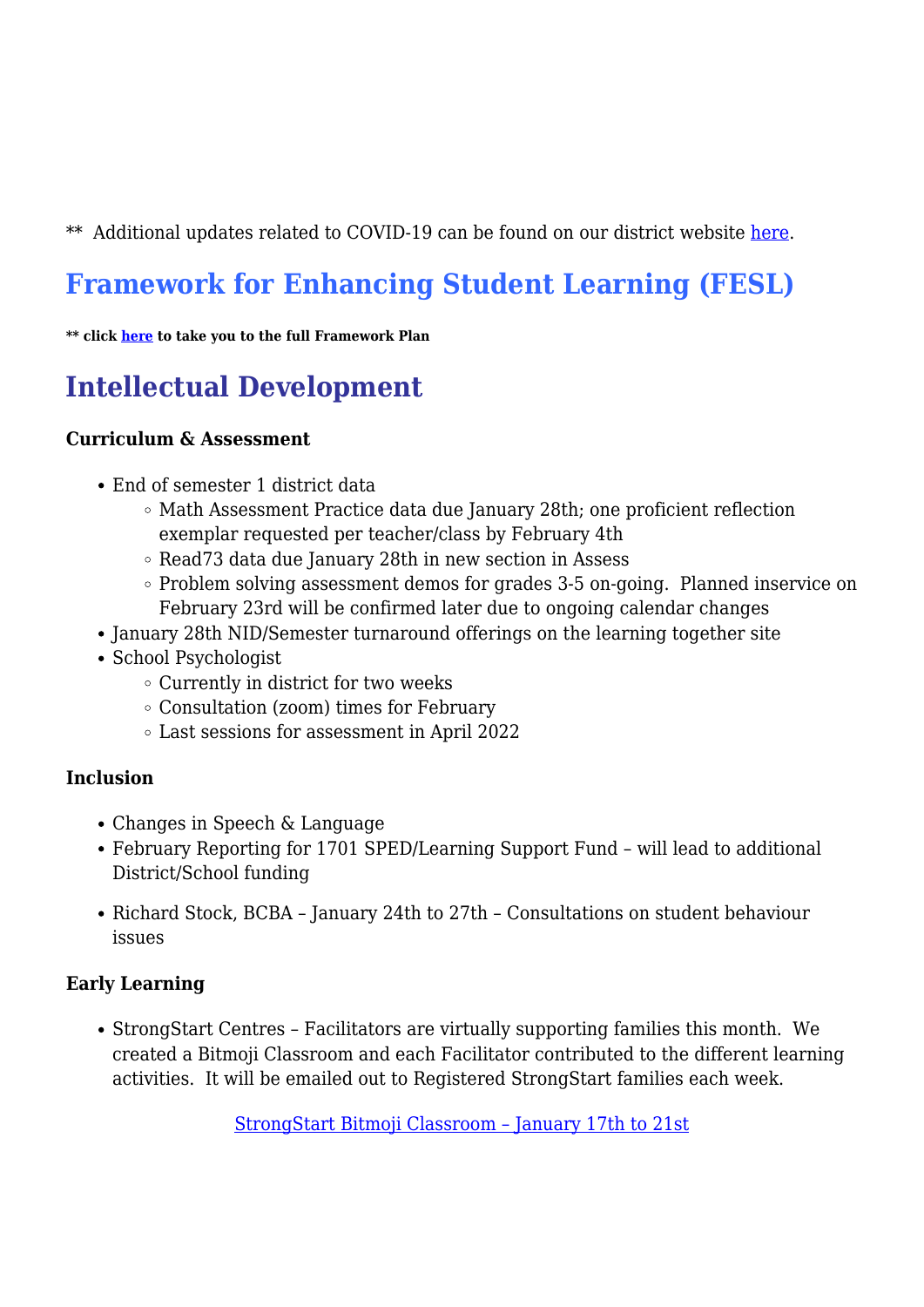All Centres will be inviting families back to in-person learning starting January 31st at the latest (site specific).

### **Upper Pine Elem-Jr Secondary – Hands-on Learning in Mr. Neufeld's Grade 7/8 Class**

Grade 8 students, Kevin Akulenko and Graham Bueckert, carried out research on Vikings and were able to demonstrate some of their learning through the construction of very accurate replicas of Viking ships and other tools of that era.



# **Continuity of Learning Planning – January 4-7 – Robert Ogilvie Elementary**

During this week, staff across the district made preparations for a potential functional closure as per the direction of the Ministry of Education. As always, our staff rose to the challenge and ensured our students felt welcomed upon their return.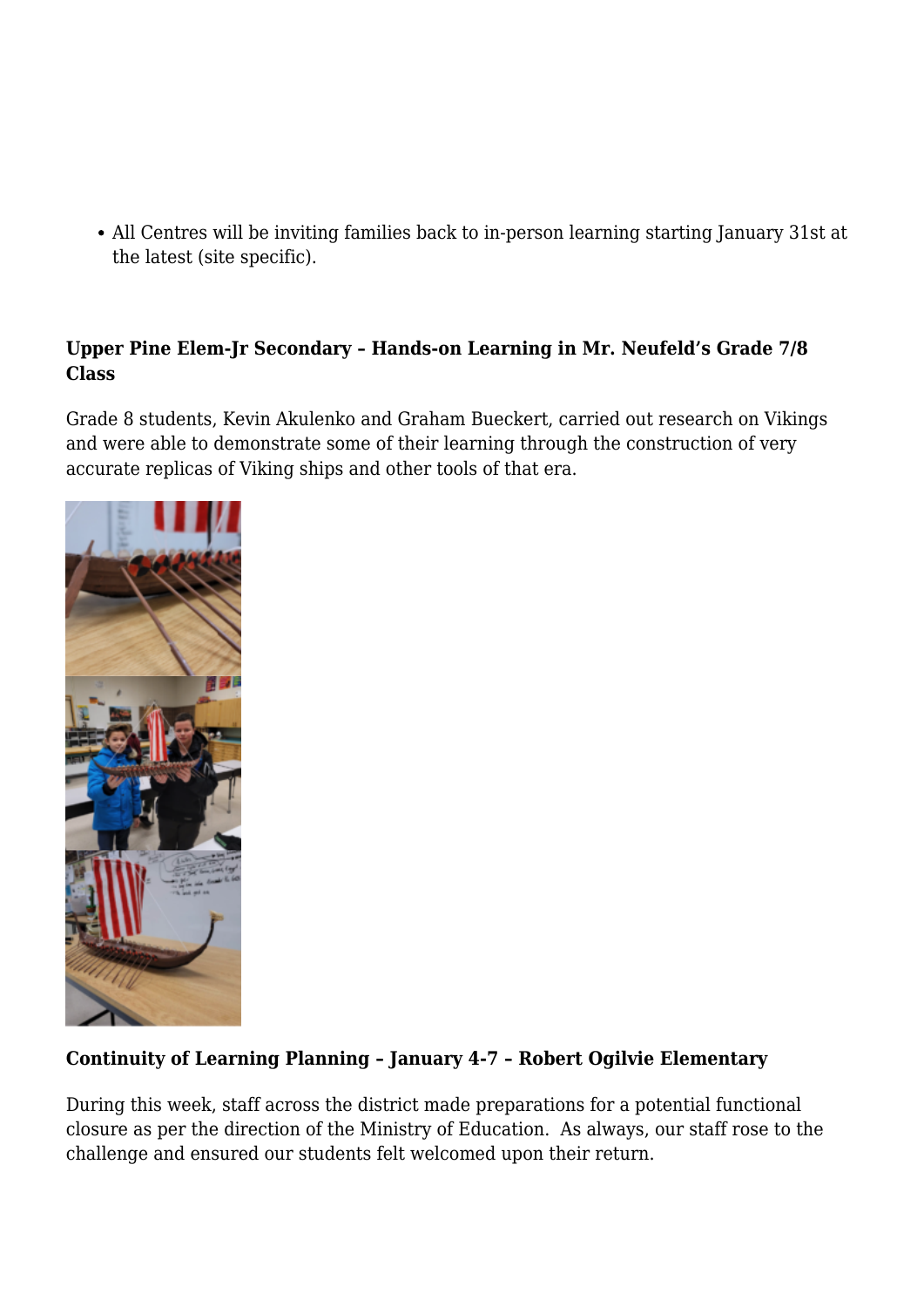

# **Human & Social Development**

# **Information Session – Stigma Free Society**

# **[Student Mental Health Toolkit](https://studentmentalhealthtoolkit.com/) Tour and Virtual Presentations Program for Grades 4-12**

The Stigma-Free Society offers a valuable online [Student Mental Health Toolkit](https://studentmentalhealthtoolkit.com/) and Virtual Presentations to all BC schools. This Canadian Charity aims to reduce stigma of all kinds and provides mental health education resources for youth, educators, support staff, school counsellors and parents. The Toolkit includes virtual educational tools, professional documentary videos and students have an opportunity to watch a live virtual presentation and interact with those who have faced mental health challenges. Schools have full access to the Student Mental Health Toolkit – a hub of countless interactive and engaging mental health resources. The Toolkit also includes cross-curricular Mental Wellness Lesson Plans that follow the BC curriculum guidelines.

# **Kindness Bags from Bert Ambrose Elementary**

Prior to the Christmas Holiday, students at Bert Ambrose created "Kindness Bags" that were then distributed as per the choice of the student. This activity was not only greatly appreciated by the recipients, but was also an excellent learning experience in social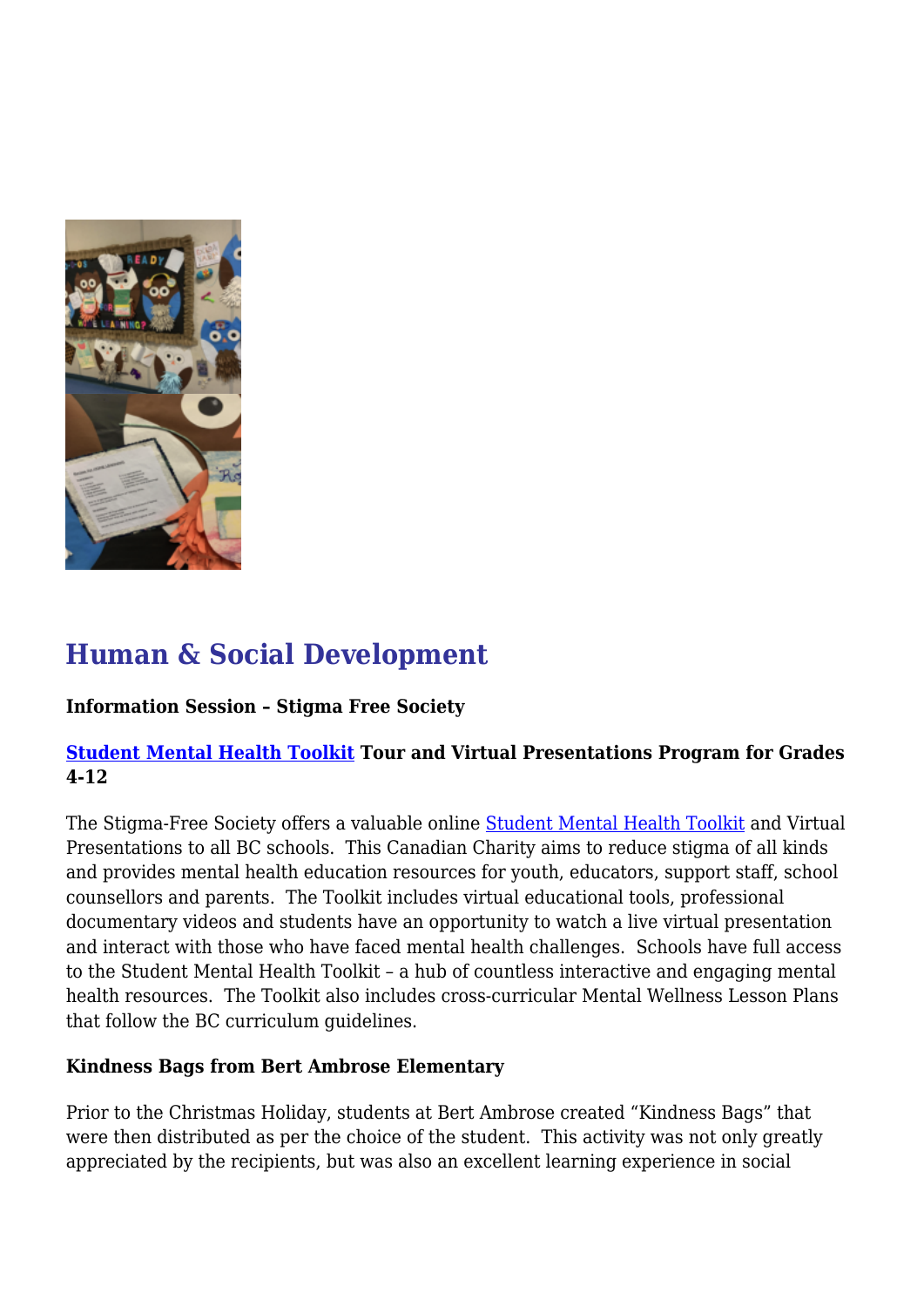### responsibility and development.



### **Shop Local Collaboration with the Fort St John & District Chamber of Commerce**

- around 2,000 coupon books available
- \$10 per booklet 100% raised goes to school
- Education workshops taking place in some grade 7 classes between January 30- February 11 at the two middle schools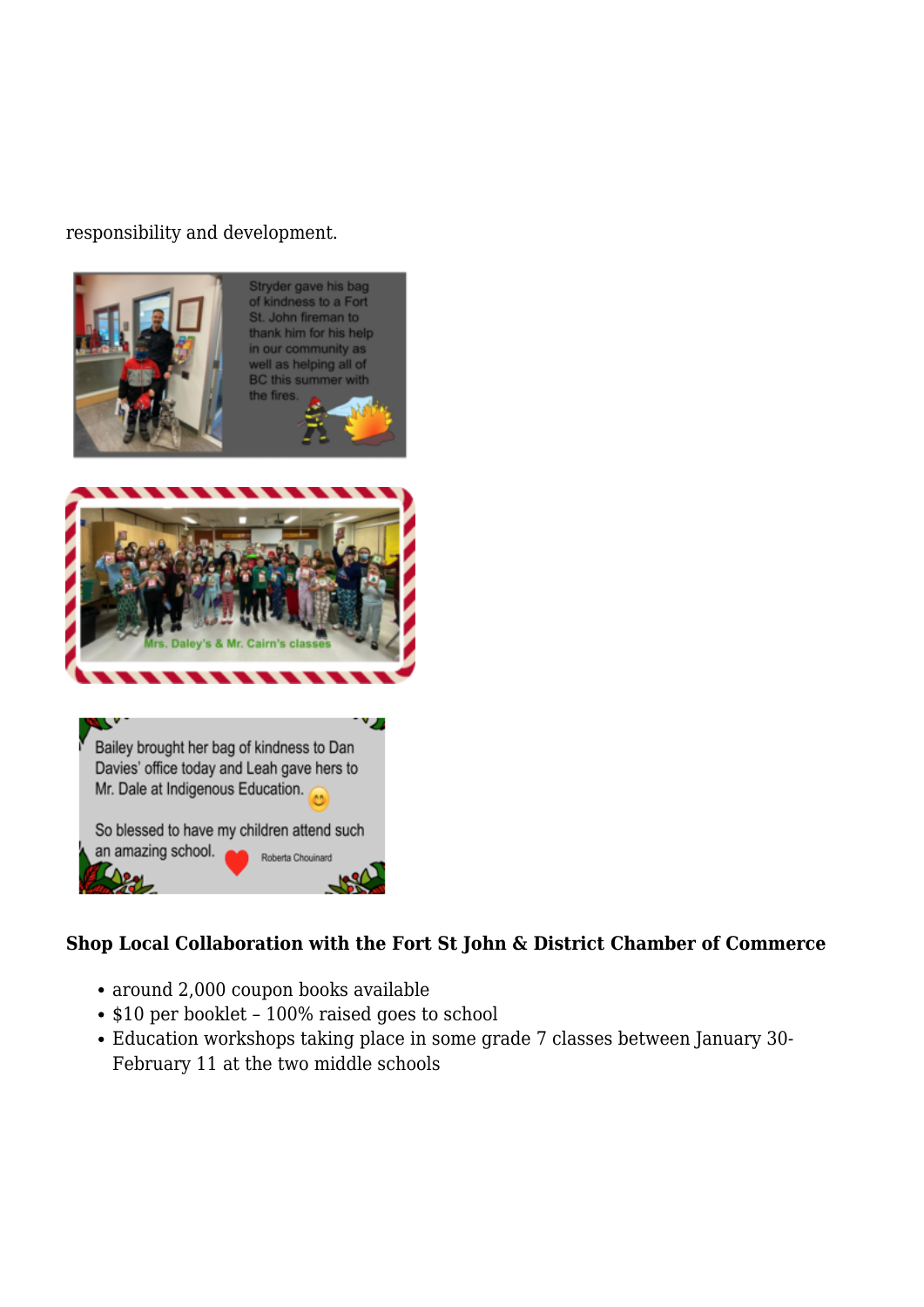# **Career & Skill Development**

### **Riasat Ali Khan Diversity Award**

"On January 6, 2003, British Columbia mourned the loss of Riasat Ali Khan, a leader in diversity and inclusion and former AMSSA President. For forty years he worked to help immigrants integrate into Canadian society and support diversity. Created in his honour, the Riasat Ali Khan Diversity Award recognizes an AMSSA member for their innovative programming" – sourced from their [website](https://www.amssa.org/membership/diversity-awards/riasat-ali-khan-award/). The [SD60 SWIS Program](https://www.prn.bc.ca/district/departments/settlement-workers-in-schools/) was honoured by receiving the award this year! Congratulations!!



**SD60 SWIS Program** – *Brian Campbell (back) and Jennifer McInnis, Joy Friesen & Jane Drew (L-R in front)*

### **Spaghetti Bridge Competition**

FESL Objective 3.2: Increase the integration of Literacy, Numeracy, and Core Competencies within Applied Design Skills and Technology

<https://digmore.prn.bc.ca/helpful-resources/adst/spaghetti-bridge/>

Spaghetti Bridge Kits will be going out to schools this week.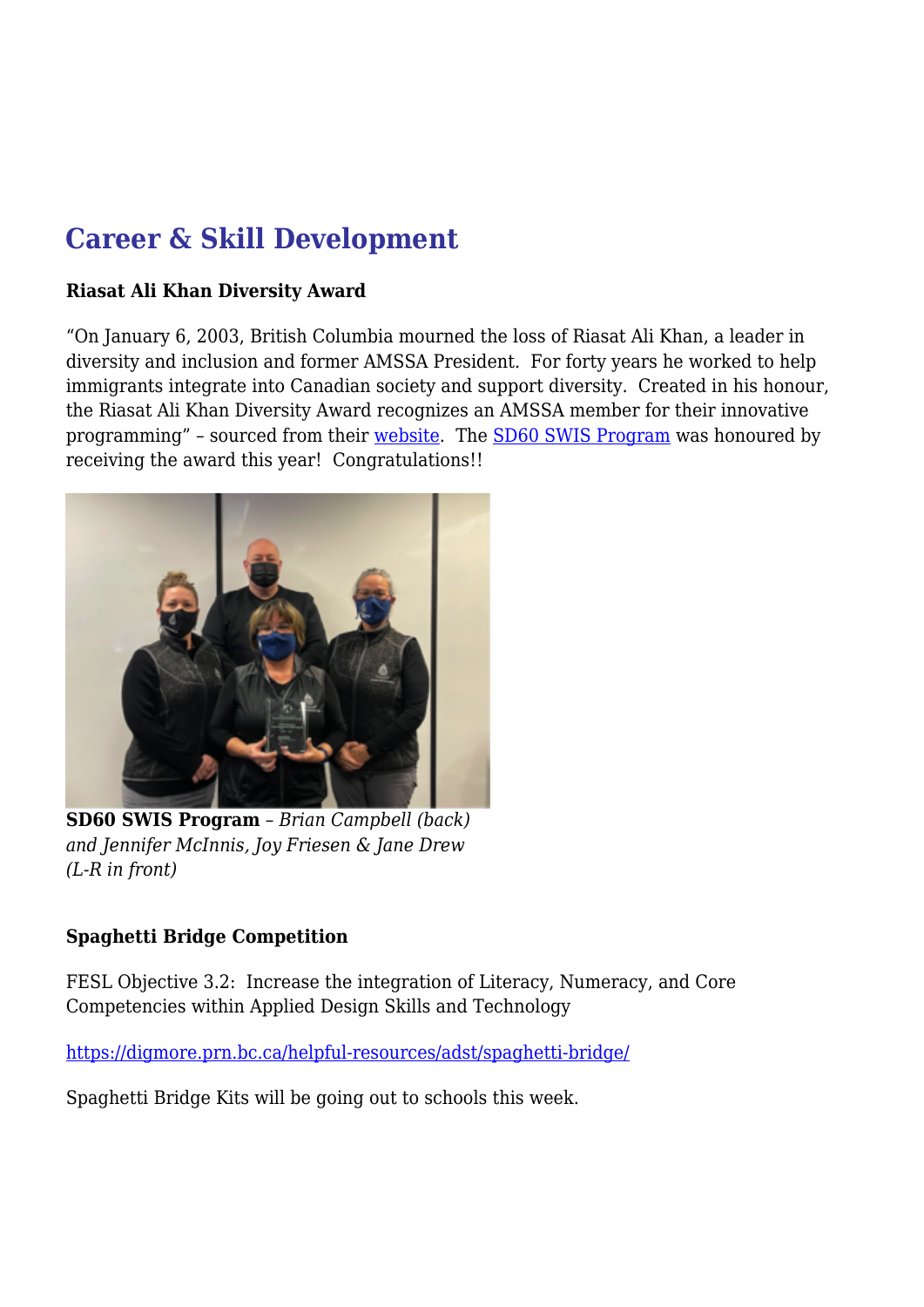

# **Operations / HR**

#### **Recent Renovations at Prespatou School**

Pictured below is the new **Learning Commons** at Prespatou School. Previously the library and computer lab were two separate rooms. The new configuration and updated flooring lend themselves to an effective, clean, learning environment. Thank you Facilities!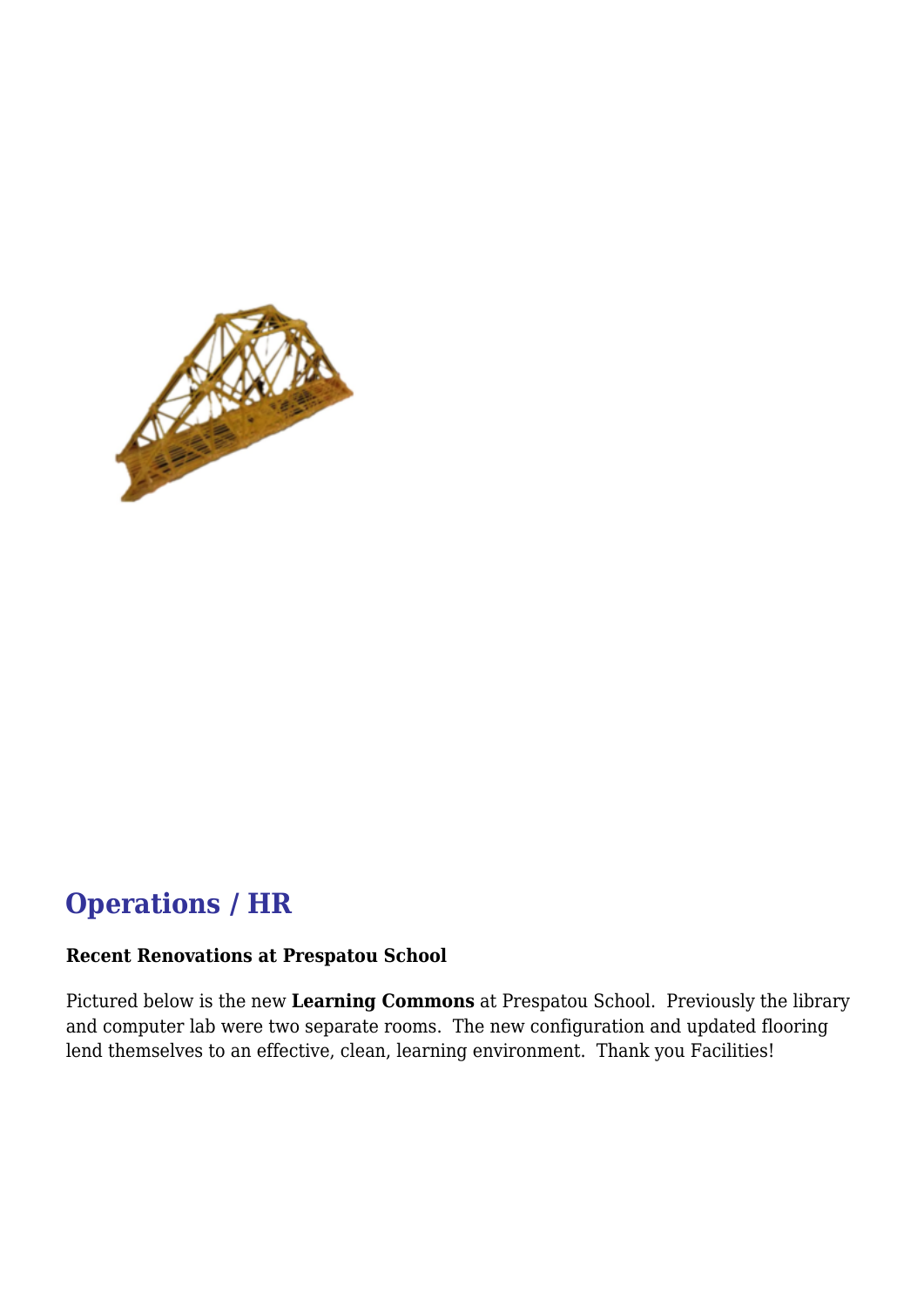

### **[TeacherFit](https://schools.teacherfit.com/)**

- Free resource for teachers/staff
- Teachers get their own profiles to track progress
- Each school has their own group to interact and plan together
- Important to have one teacher that is excited about this and helps to get people connected, create challenges, etc.
- **Mindfulness, fitness, yoga, nutrition** new sessions added weekly and access to the bank of sessions
- Also can access two (2) student mindfulness programs a week and a movement session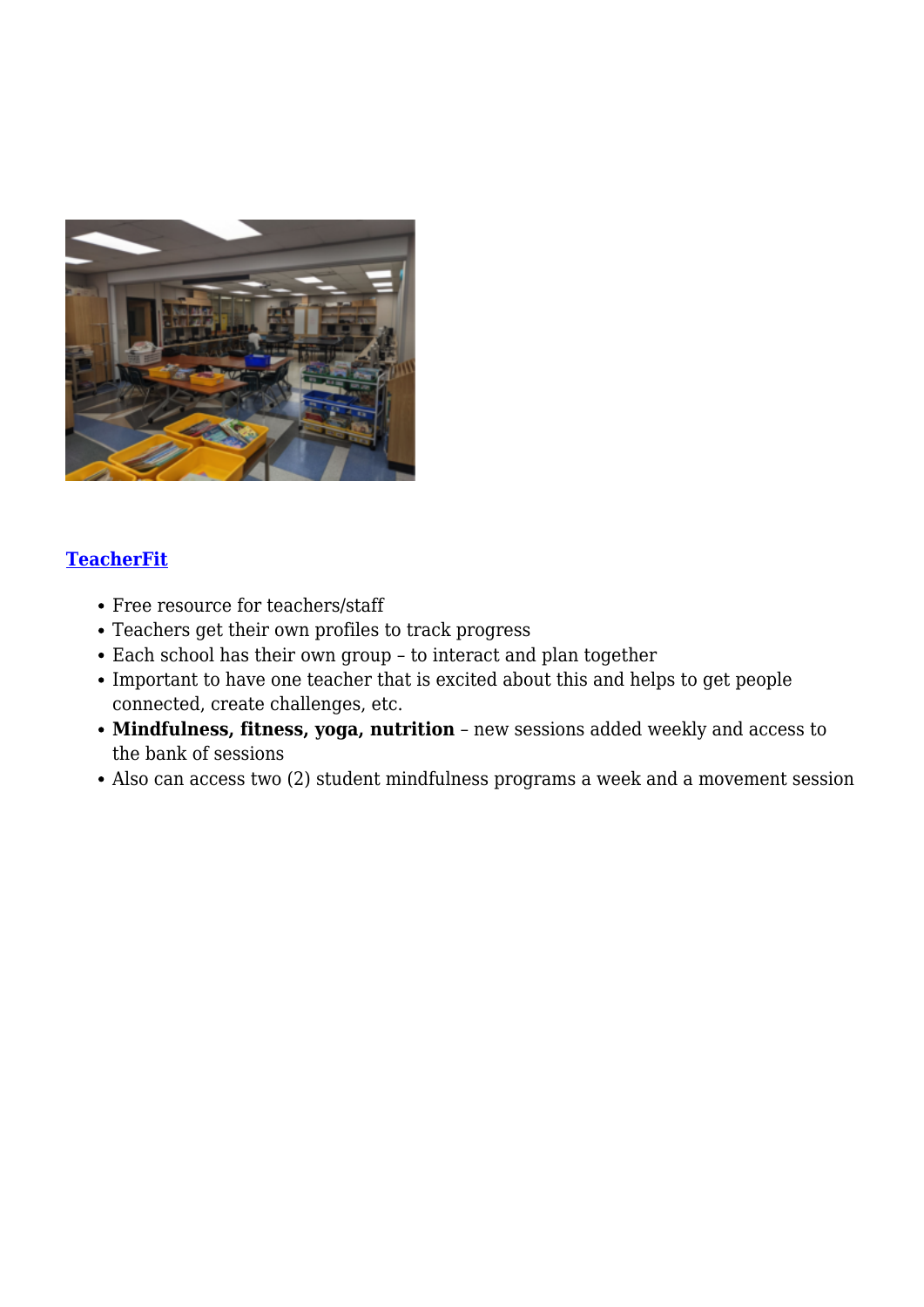

# **Truth & Reconciliation**

Learning Services and the PRNTA are collaborating with our Indigenous partner groups to develop a professional development program for the Non-Instructional Day in the Spring. The focus of the day will be on local history. It was initially scheduled for the April 22nd NID, but will be switched to the May 6th NID.

# **"Take 3"**

# **Key Learning Center & Alwin Holland Elementary**

Students snowshoeing as part of the Grade 2 Blended Program at KLC. Taking advantage of the wonderful weather!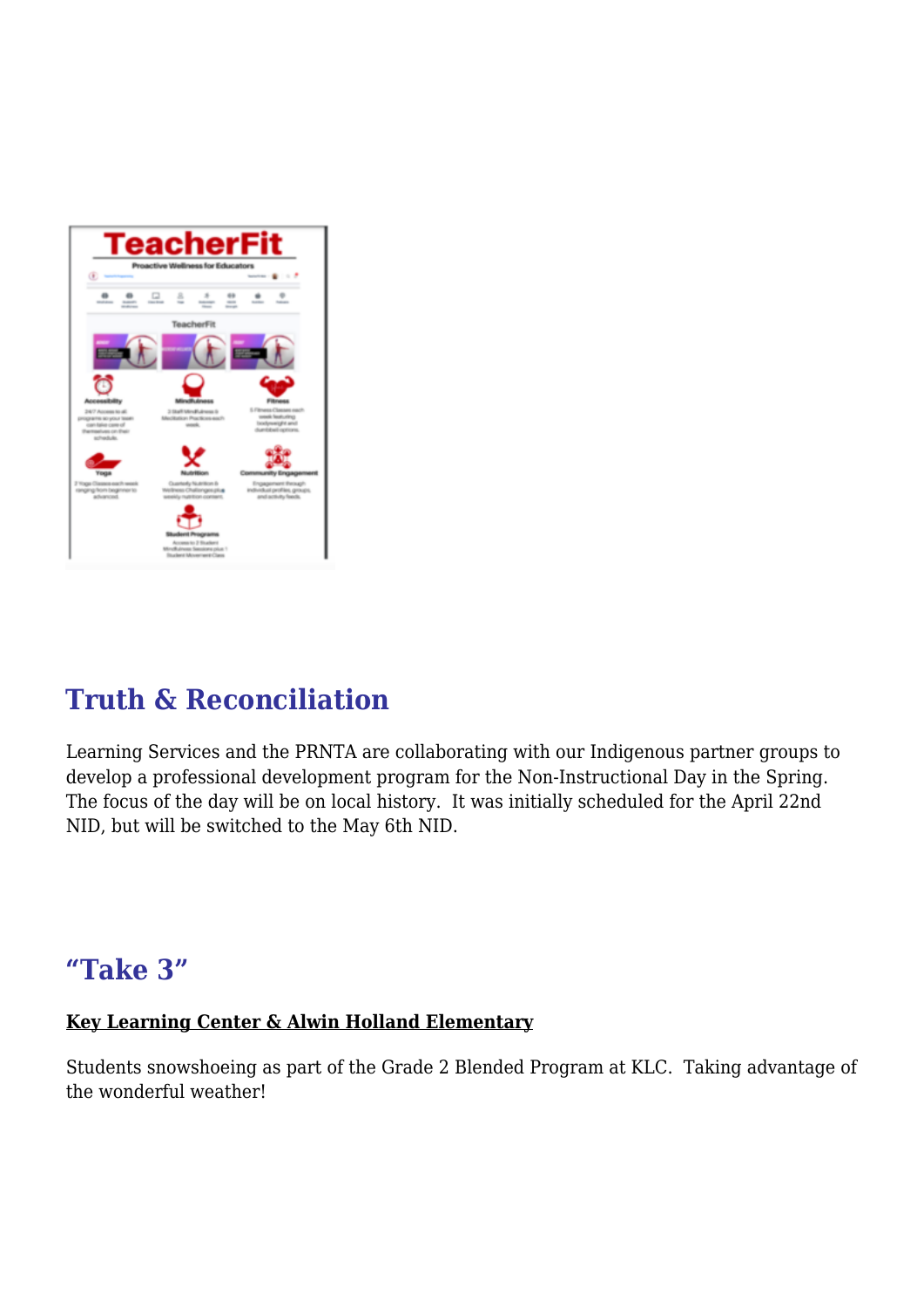

#### *Sean Thomas, Principal, Key Learning Center*

With the recent snowfall, Alwin Holland students have been getting outside and making the most of the great winter weather. Intermediate students explored the snowshoes that were recently purchased. Kindergarten students were doing some mountain climbing and winter gardening.



Exploring snowshoeing …



Exploring snowshoeing …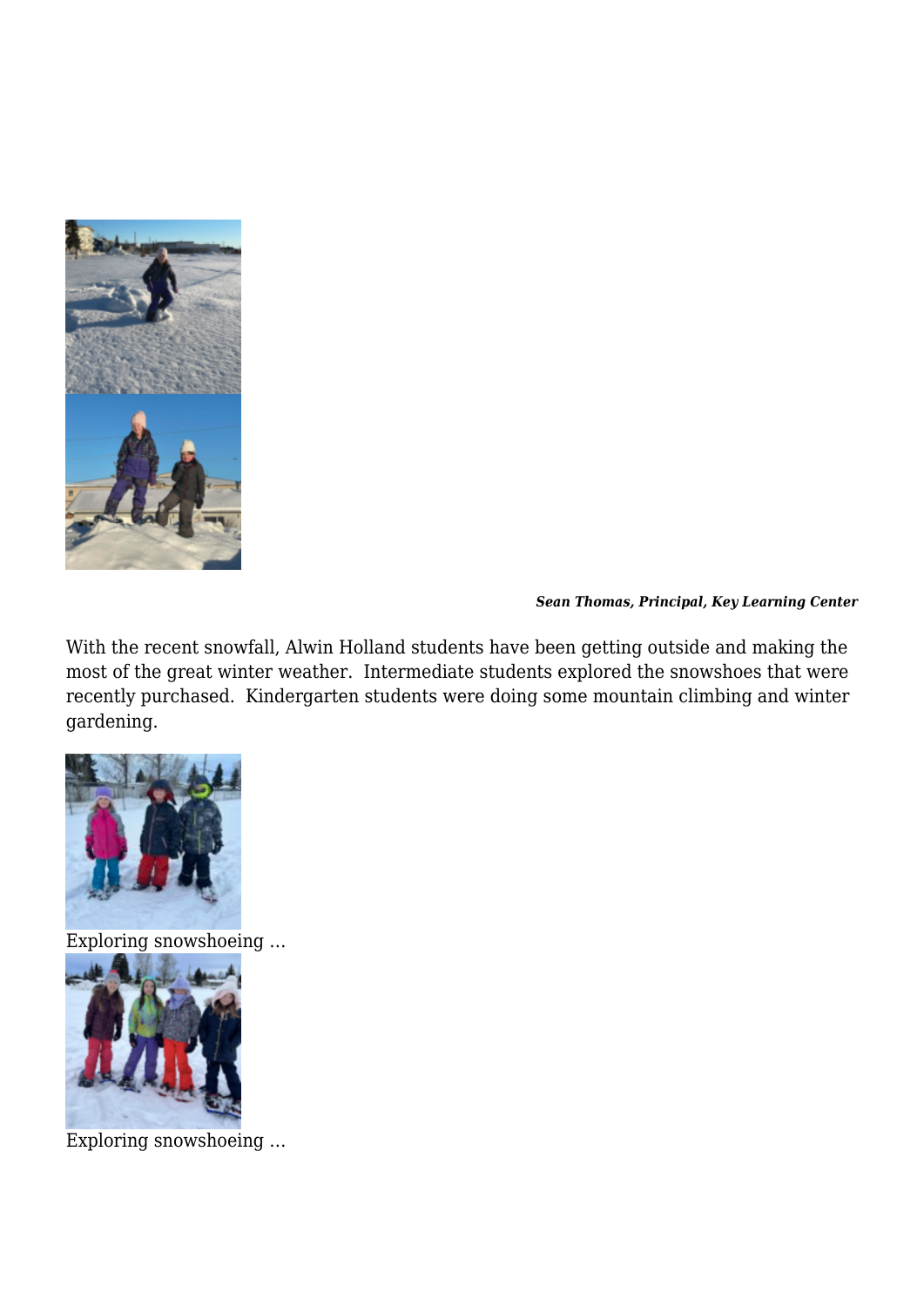

Winter gardening …



Mountain climbing …

*Jerelyn Orcutt, Principal, Alwin Holland Elementary*

### **District Band Program**

The students and their teachers have worked hard throughout the fall season practicing and preparing for the Winter Concert. Well done!

> **Full Concert –<https://youtu.be/8edoNPVbMwI> Beginning Band –<https://youtu.be/sYBz60FUAwY> Band 7 –<https://youtu.be/kdHc1pUgnko> Band 8/9 – <https://youtu.be/J3rm7QVWFXM> Jazz Band –<https://youtu.be/Vj1lSPeDTLs> Senior Band –<https://youtu.be/MnINDiuO4Yc>**

#### **Bert Ambrose Elementary**

Our Fine Arts specialist teacher, Cassandra Mervyn, outlines the "Mystery Artist" program she incorporates throughout the school.

[Mystery Artist Program](https://togetherwelearn.prn.bc.ca/wp-content/uploads/sites/51/2022/01/BA_Mystery-Artist.pdf)